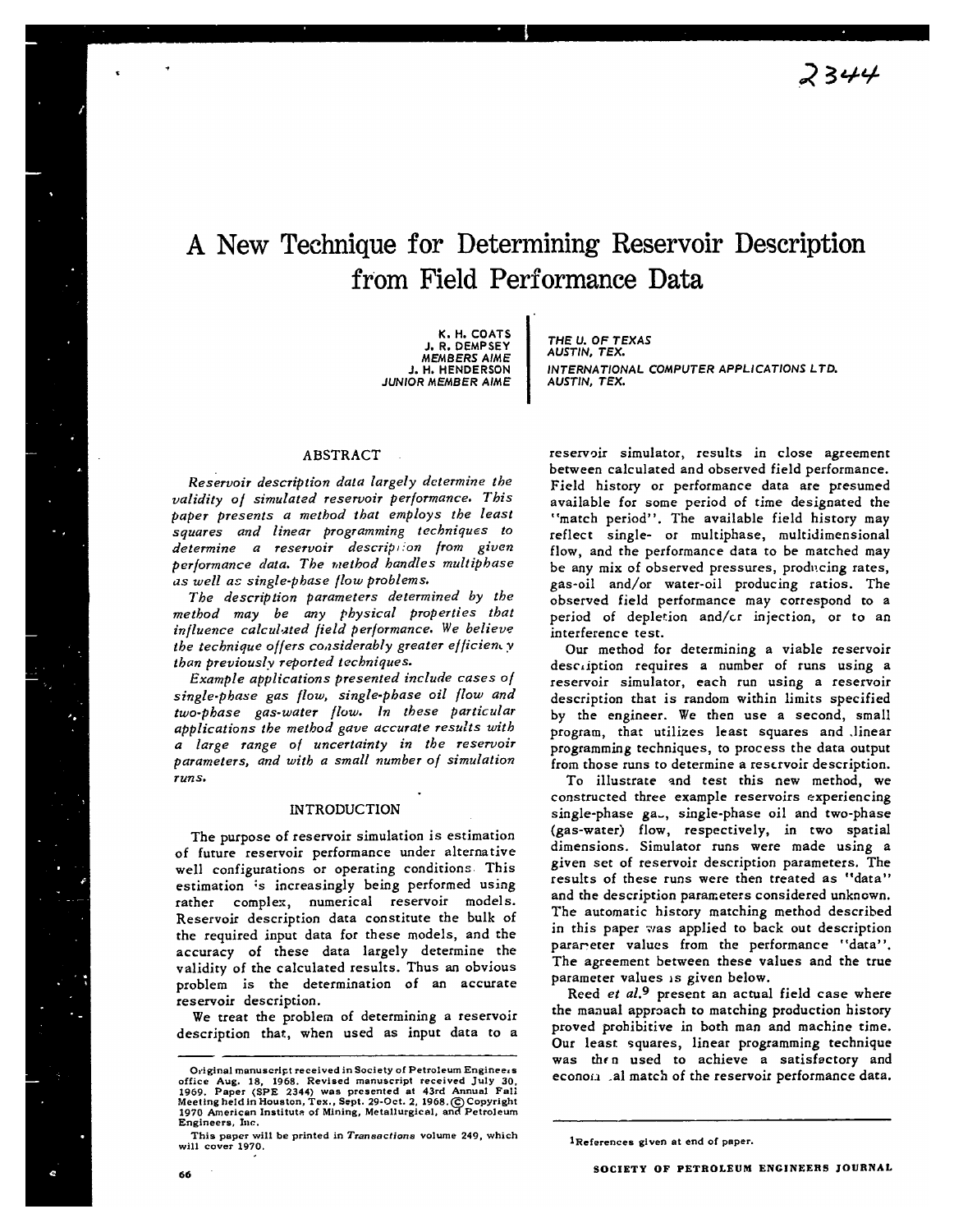# THE PROBLEM

s

Field history or performance data are available *over* the match period  $0 \le t \le t_m$ . The set  $d_1, d_2, \ldots$ , *dl* or simply *(di)* represents the performance data. For example,  $d_1$  may be observed pressure at Well 12 at a time of 90 days,  $d_4$  may be producing gas-oil ratio of Well 6 at a time of 270 days,  $d_8$  may be the total WOR of several wells in a certain lease or area of the reservoir at some time, or an average of same over some period of time. Several *di* values may represent observed pressures at a single well at different times.

The reservoir simulator selected as a model for the field accounts for reservoir heterogeneity and geometry and the multidimensional, single- or multiphase flow regime active in the field. A list of parameters  $x_1$ ,  $x_2$ , ...,  $x_l$ , or simply  $(x_i)$ , is selected, which constitutes part of the reservoir description data required by the model. Typically the reservoir is divided into zones or areas and, for example,  $x_1$  may be the permeability of Zone 1,  $x_3$  the porosity of Zone 4, etc. Variables representing aquifer strength or degree of communication across a suspected fault may be included in  $(x_i)$ .

Restrictions on the performance data  $(d_i)$  and the description parameters  $(x_j)$  are that  $1 > J$  and that each parameter value  $x_j$  should have some effect on the calculated value of at least one of the *d<sub>i</sub>*.

A single simuIator run using certain values for  $(x_j)$  yields calculated values of the performance data, designated here by  $(d_i^{\text{calc}})$ . The observed performance data are designated by  $(d_i^{\text{obs}})$ . The error set  $(e_i)$  is then defined as  $(d_i^{obs} - d_i^{calc})$ . In terms of this notation, the reservoir description or history match problem is that of determining the set of description parameters  $(x_j^*)$  that minimizes some norm of the errors, say  $\sum_{i=1}^{n} |\epsilon_i|$ .

A" past and current approach to this history matching problem is the simple trial-and-error procedure of visually examing the output of each simulator run and adjusting one or more of the description parameters  $x_j$  by intuition or experience prior to performing the next run. This process can become frustrating and expensive in man-time and machine time, even in cases involving as few as 5 to 10 description parameters.

An automatic computing procedure for determining a reservoir description from field pressure data was described by Jacquard and Jain<sup>1</sup> and Jahns.<sup>2</sup> Their regression technique is an adaptation of the method of steepest descent and was proposed for determining reservoir description from pressure response to interference tests in single-phase flow cases. Kruger<sup>3</sup> and Nelson<sup>4</sup> also treat this reservoir description  $\mathfrak{p}$  roblem.

## DESCRIPTION OF THE PROPOSED METHOD

We divide the reservoir into zones and seiect a set of parameters  $x_1, x_2, \ldots, x_j$  that constitutes the reservoir description. An upper and lower limit for each  $x_j$  is imposed, i.e.,  $x_{j_\theta} \leq x_j \leq x_{j_\theta}$ . The perce variation in the description variable  $x_i$  is  $100x(x)$  $x_{i\ell}$ )/ $x_{i\ell}$ .

A total of N simulator runs are performed, each with a different random set of the variables  $(x_j)$ , each run resulting in calculated values of the *(di)* and the errors  $(c_i)$ . These N runs are performed in a  $single$  "job" $-i.e.,$  computer submittal. At the end of each simulator run, the computer punches onto cards the values of the parameter set used,  $(x<sub>i</sub><sup>t</sup>)$ , and the corresponding calculated error set  $(c_i^r)$ ,  $r = 1, 2, \ldots, N$ . For run r, the description parameters  $(x<sub>j</sub>)$  are random in that each  $x<sub>j</sub>$  is selected by a<br> $x<sub>j</sub>$  form reader sumber access  $x<sub>j</sub>$ uniform, random number generator as

$$
x_j^{\Gamma} = x_{j\hat{j}}^{\Gamma} + R (x_{ju}^{\Gamma} - x_{j\hat{j}}^{\Gamma}) \cdot \cdot \cdot \cdot \cdot \cdot (1)
$$

where *R* is a normalized (between O and 1) random number.

The errors  $(\epsilon_i)$  are obviously single-valued functions of the parameters  $(x_j)$ . The simplest possible form of this functional dependence is the linear form

$$
\epsilon_{i} = \sum_{j=0}^{J} a_{ij} x_{j} \qquad i = 1, 2, ..., I \quad (2)
$$

where  $x_0 = 1$ . This linear dependence is an approximation, imposed onto surfaces  $\epsilon_i$  ( $x_1$ , $x_2$ ,..., **Xj )** which are in fact curvilinear. This approximation will be justified in proportion to the extent of success of the following analysis (which is based upon it) in backing out ''correct" reservoir descriptions from given performance data.

The coefficients  $a_{ij}$  in Eq. 2 are determined by least squares. Defining the deviation

$$
D_{i}^{r} \equiv \epsilon_{i}^{r} - \sum_{j=0}^{J} a_{ij} x_{j}^{r}
$$

and applying the least squares technique (i.e.,  $\overline{N}$ 

$$
\sum_{r=1}^{\infty} \frac{(D_i^r)^2}{r} = \min, \text{ we find}
$$
\n
$$
\sum_{j=0}^{J} \left[ \sum_{r=1}^{N} x_n^r x_j^r \right] a_{ij} =
$$
\n
$$
\sum_{r=1}^{N} \epsilon_i^r x_n^r \qquad n = 0, J \quad \dots \quad (3)
$$
\n
$$
r=1
$$

For any  $i$ , Eq. 3 are  $J+1$  simultaneous linear equations in the  $J+1$  unknowns  $a_{i0}$ ,  $a_{i1}$ , ...,  $a_{iJ}$ .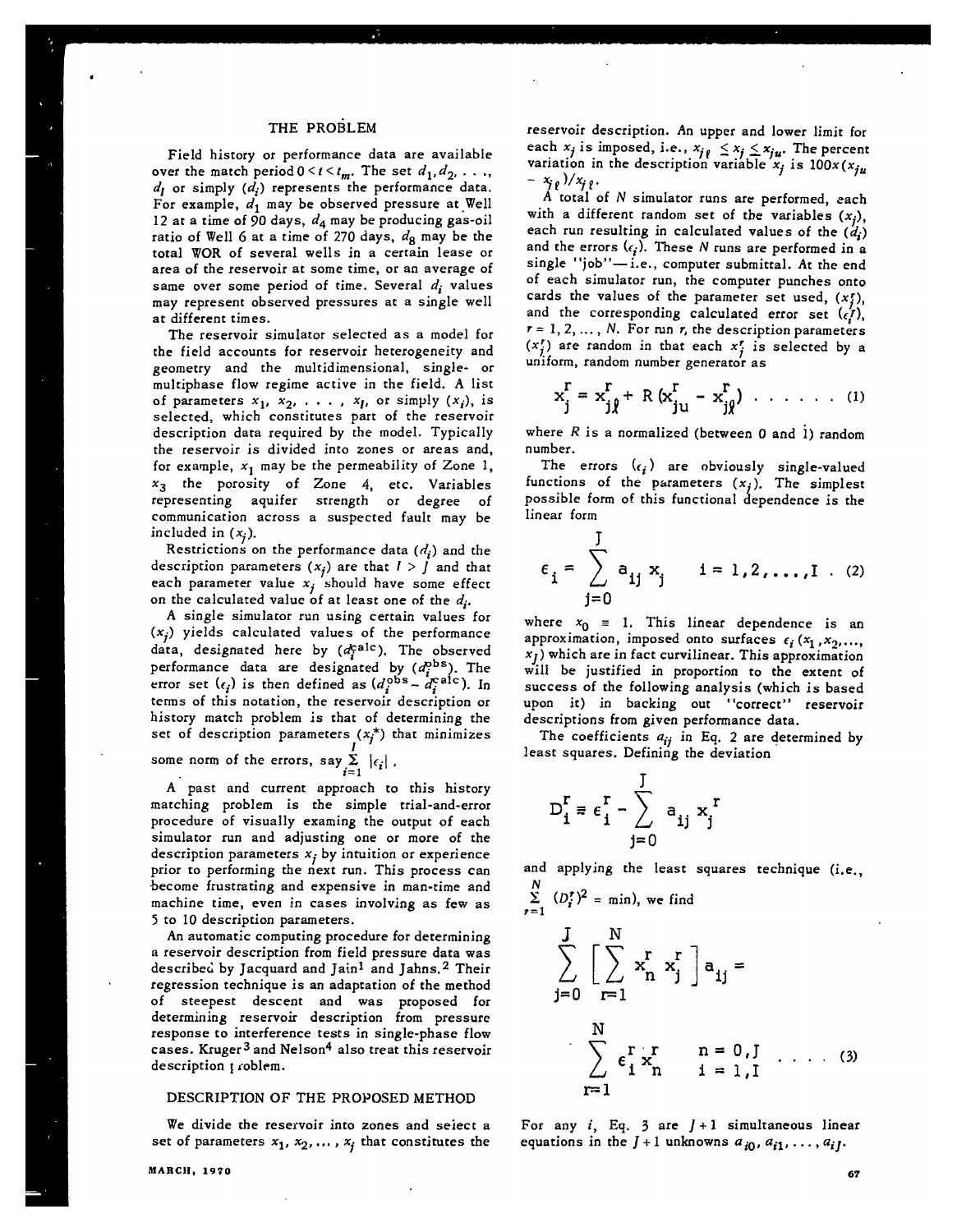The solution to Eq. 3 is

$$
\underline{a}_{i} = B^{-1} \underline{c}_{i} \cdot \cdot \cdot \cdot \cdot \cdot \cdot \cdot \cdot (4)
$$

where B is the matrix of coefficients  $(b_{ni})$ , B<sup>-1</sup> is the inverse of B,  $c_i$  is the column vector  $(c_{i0}, c_{i1},$  $\ldots, c_{ij}$ ,  $a_i$  is the column vector  $(a_{i0}, a_{i1}, \ldots, a_{i-1})$  $a_{if}$ )' and

N N **I I** b-xrxrc=rr nj = n j in 'i 'n o r=l 1=1 . . . . . . . . . . . . . . . . . . (5)

Eq. 5 shows that the elements  $b_{ni}$  of the matrix B **are independent of i and hence the inverse B-l can** be calculated once from the  $(x_i^r)$  and stored. Then application of Eq. 4 with  $i = 1, 2, \ldots, l$  gives the **entire** set of coefficients  $(a_{ij})$ .

**We are now left with the inverse problem of determining a set of variables (the reservoir** description)  $(x_j)$  that result in some minimal levels of the errors  $(e_i)$ . Eq. 2 gives the relationship  $e_i$  $=\sum_{i=1}^{J} a_{ij} x_i$  where  $(a_{ij})$  are now known. We might  $j=0$  . The set of  $\alpha$  is the set of  $\alpha$ proceed again using least squares to determine the I  $x_j$  so as to minimize  $\sum_{i=1} c_i$ . This is simple enoughbut leaves the strong impression that physically absurd (e.g., negative permeability) values of  $x_i$ might result. That is, Eq. 2 is approximate due to linearity forced upon the nonlinear actual relationship between  $\epsilon_i$  and  $(x_i)$ . This degree of approximation alone would probably result in "illegal" xj values **as** determined from least squares.

The inverse problem is actually, then, one of determining a set  $(x_i^*)$  that minimizes the sum 1

 $\sum_{i=1}^{\infty} w_i |\epsilon_i|$  subject to constraints on the  $(x_j)$ . The terms  $w_i$  are weight factors, used as 1.0 in the

applications discussed here. This is the classic linear programming problem.<sup>5,6</sup>

$$
\sum_{j=1}^{J} a_{ij} x_j + x_{j+1} - x_{J+1+1} = - a_{i0}
$$

$$
i=1,2,\ldots,1\cdots\cdots\cdots\cdots(6a)
$$

$$
\begin{aligned}\n x_j &\geq x_j \\
x_j &\leq x_j \\
\end{aligned}\n \quad \text{if } i = 1, 2, \ldots, J \quad (6b)
$$

$$
\sum_{i=1}^{I} w_i (x_{J+1} + x_{J+1+1}) = \min. \quad . \quad (6d)
$$

Translation of  $x_j$  by  $x_{i\ell}$ , i.e.,  $(x_j)^{new} = x_j - x_{i\ell}$  $j=1, 2, \ldots, J$ , allows elimination of Eq. 6b, and a final linear programming form is

$$
\sum_{j=1}^{J} a_{ij} x_{j} + x_{J+1} - x_{J+1+1} =
$$
\n
$$
- x_{2J+1} = -a_{10} - \sum_{j=1}^{J} a_{ij} x_{j} \cdots (7a)
$$
\n
$$
x_{i} + x_{2J+1+1} = x_{iu} - x_{i} \qquad i = 1, J
$$
\n
$$
\cdots (7b)
$$
\n
$$
\sum_{i=1}^{I} w_{i} (x_{J+1} + x_{J+1+1}) = \min.
$$
\n
$$
\cdots \cdots (7c)
$$

In these equations the  $x_1, x_2,..., x_j$  on the left-hand side are actually the corresponding physical  $x_j$ 's less  $x_{j\ell}$ . Solution by the simplex method of Eq. 7 is straightforward and yields that set of  $(x_i)$  values I that minimizes  $\sum_{i=1} w_i |\epsilon_i|$  subject to the minimum and maximum constraint values on the  $x_j$ .

This LSLP method, combining the Least Squares and Linear Programming techniques, automatically determines a reservoir description from given performance data.

# SINGLE-PHASE GAS FLOW

The example reservoir shown in Fig. I represents a single-phase gas field with a closed exterior boundary. The reservoir thickness and porosity are uniform at 25 ft and 15 percent, respectively. The initial reservoir pressure,  $p_o$ , is 2,000 psi. The gas well symbols on Fig. 1 denote the locations of eight producing wells that are flowing at a constant rate of 2,500 Mcf/D. The reservoir is square, 20  $\times$  10<sup>3</sup> ft on a side. An ADI iterative numerical model<sup>7</sup> using an  $8 \times 8$  computing grid that simulates single-phase gas flow is the simulator for this example. Fig. 1 also shows the true reservoir zonation and permeability factors.

The match and prediction periods for this example are 360 and 1,830 days, respectively.

The six reservoir description parameters for this

## 6a **SOCIETY OF PETROLEUM ENGINEERS JOURNAL**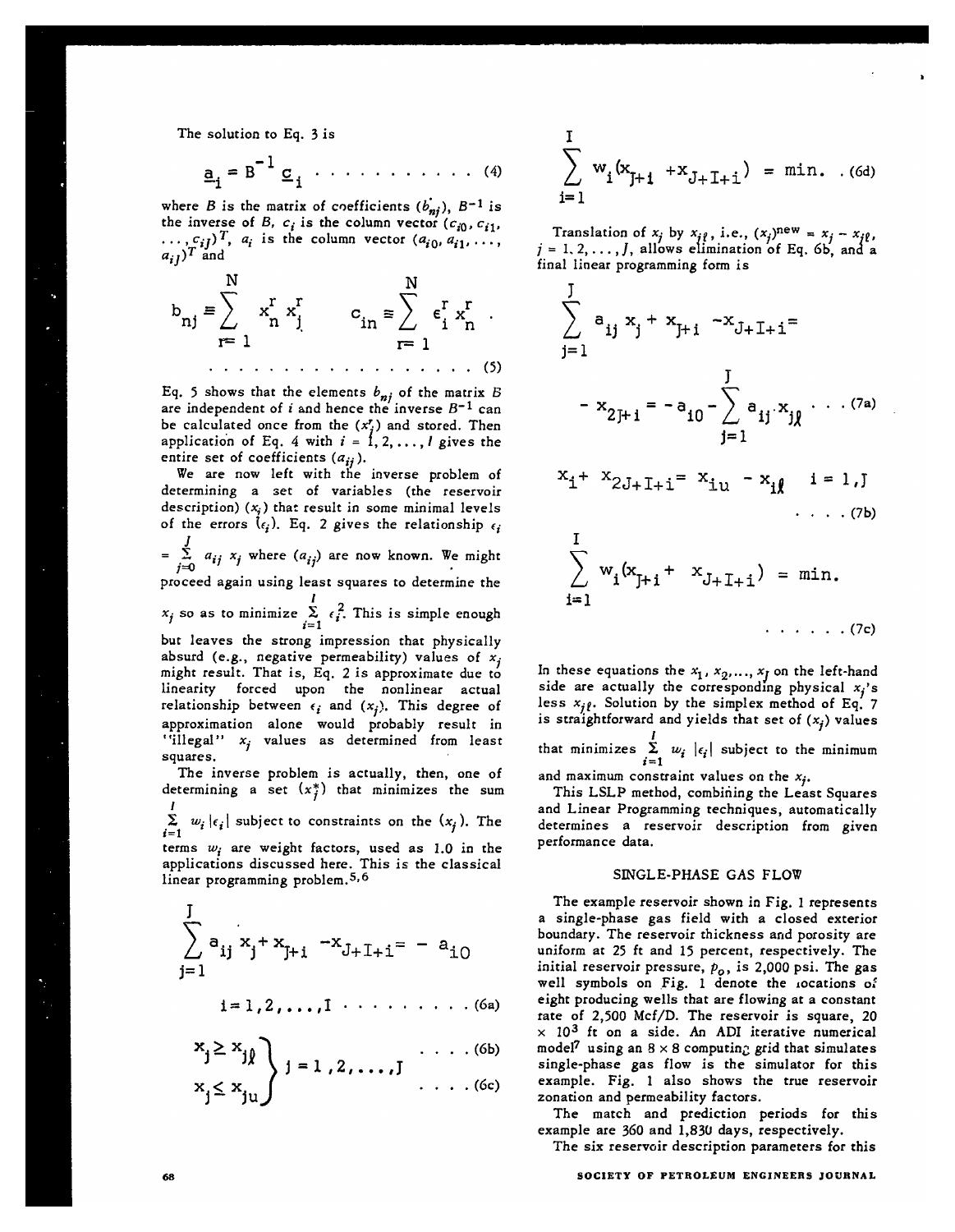example are the permeability factors *(Kzone =*  $k_{\text{zone}}/k_{\text{base}}$ ) of each of the six zones shown in Fig. 1 ( $k_{\text{base}}$  = 5 md). The performance data ( $d_i$ ) consist of the eight well block pressures,  $p_i$ , at 360 days calculated using the true zonation and the true zone permeability factors shown in Fig. 1. The differences of  $p_i$  from this run and those from the random simulator runs result in the error sets  $(\epsilon_i)$ .

.

For this example, four cases were investigated. The first case is a 100 to 150 percent variatio.1 in the zone factors. Thirty simulator runs  $(N=30)$ , each using a different random set of zonal permeability factors prescribed within the specified range, yield the punched set  $(\epsilon_i)$ . These were then input to the LSLP program in a set of  $N = 30$  and three sets of  $N = 10$ . The second case treats the sensitivity to the parameter range variations. Ranges of 250 and 1,000 percent were studied. The third case examines the effect of an erroneous reservoir zonation. We present a comparison of two predictions using the tme and erroneous reservoit zonations. Prediction runs for a period of 5 times the match period arc presented. The fourth case treats the problem of backing out a zone description parameter for a zone in which no well or match point exists.

The results of Case 1 are presented in Table 1. It is interesting to note that the backed **out values** of zone permeability factors for  $N = 30$  and those for the three runs of  $N = 10$  are identical for practical purposes.

In the second case we treat the sensitivity to the reservoir parameter range variation. We used the same reservoir zonation and made two sets of 30 runs each using 250 and 1,000 percent range variation, respectively. Table 2 tabulates these results. Again in these tests the backed out parameters are essentially identical for practical



FIG. 1 - RESERVOIR ZONATION I.

| Description            | True<br>Value | <b>Backed Out Parameters</b> |          |          |          |
|------------------------|---------------|------------------------------|----------|----------|----------|
| Parameters             |               | $N = 30$                     | $N = 10$ | $N = 10$ | $N = 10$ |
| $K_{1}$                | 0.2           | 0.207                        | 0.219    | 0.209    | 0.220    |
| $\kappa_{2}$           | 1.8           | 1.813                        | 1.789    | 1.793    | 1.810    |
| $K_{3}$                | 1.0           | 0.992                        | 0.996    | 0.996    | 0.987    |
| $K_{4}$                | 0.5           | 0.496                        | 0.504    | 0.491    | 0.490    |
| Κs                     | 0.3           | 0.293                        | 0.278    | 0.301    | 0.283    |
| K6                     | 2.0           | 2.000                        | 2,000    | 1.999    | 2.000    |
| Avg. Percent Deviation |               | 1.5                          | 2.3      | 1.2      | 3.2      |

### **TABLE 2- VARIED PARAMETER RANGES (All With Error Set Size N= 34))**

| Description               | True<br>Value | <b>Range Variations</b><br><b>Backed Out Parameters</b> |               |  |
|---------------------------|---------------|---------------------------------------------------------|---------------|--|
| Parameters                |               | 250 Percent                                             | 1,000 Percent |  |
| κ,                        | 0.2           | 0.178                                                   | 0.184         |  |
| κ,                        | 1.8           | 1.787                                                   | 1.690         |  |
| $K_{3}$                   | 1.0           | 1.050                                                   | 0.925         |  |
| $K_{4}$                   | 0.5           | 0.501                                                   | 0.454         |  |
| $\kappa_{\texttt{c}}$     | 0.3           | 0.321                                                   | 0.267         |  |
| $\kappa_{\mathfrak{a}}$   | 2.0           | 2.004                                                   | 1,926         |  |
| Average Percent Deviation |               | 4.02                                                    | 7.59          |  |

purposes (4.02 average percent deviation as compared to 7.6 percent). These results indicate that in some cases the engineer may specify wide ranges on the reservoir description parameters if the performance data **are** reliable.

In reservoir simulation problems, the reservoir zonation for a heterogeneous case is often difficult to choose. We studied the effect of a false zonation. For this third case the zonation shown in Fig. 1 was used to calculate the performance data  $(d_i)$ . The simulator was then run 30 times using the false zonation shown in Fig. 2. We imposed a 250-percent parameter variation on all zone permeabilities. The



**FIG. 2 — F!ESEFtVOIR ZONATION II.**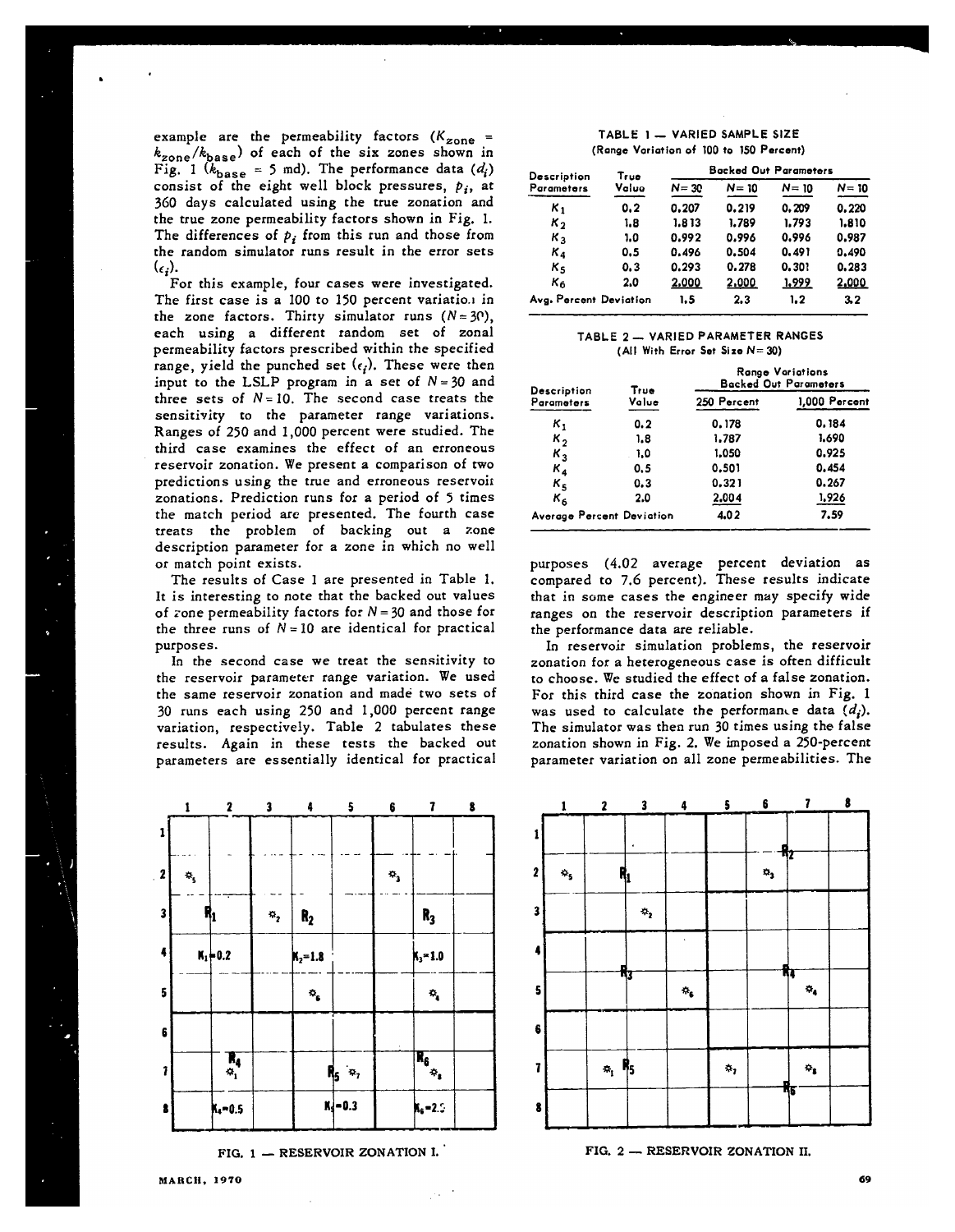reservoir description parameters were then backed out using the LSLP program. Then we made prediction runs using these values from the false zonation and those from the true zonation. The prediction period is five times the match period. Figs. 3 and 4 are plots of the well block pressure as a function of time (Wells 3 and 5). In the worst case (WelI 5) at the end of 1,830 days, the false zonation differs from the actual zonation by 4.7 percent. This again is entirely within engineering accuracy for such an extended prediction period.

In order to test the hypothesis that a homogeneous reservoir description might yield satisfactory results, we **made a homogeneous prediction run. This simulation** run covers the same prediction period and uses a weighted average permeability. Figs. 3 and 4 also show these results. For Well 5, the percent deviation of well block pressure at 1,830 days in this case is 52.1 percent. Thus, for this system the simplifying assumption of a homogeneous reservoir yields predictions considerably in error.

Finally, we treated the problem of backing out a reservoir parameter for a zone with no well or match point. The well located in Zone 5 was removed from the simulator and 30 runs were made. Using the LSLP program, we backed out reservoir parameters for the six zones. Table 3 shows these results. The backed out parameters are essentially identical when compared to the run with a well located in each zone. We conclude that in some cases we may be able to determine good parameter values for zones in which no match points or wells exist.



**FIG. 3 — PREDICTION RUNS.**

**TABLE 3 — NO MATCH POINT IN ZONE 5 (Range Variation of 100 to 150 Percent)**

|                             |               | <b>Backed Out Parameters</b> |                      |  |
|-----------------------------|---------------|------------------------------|----------------------|--|
| Description<br>Parameters   | True<br>Value | Well in<br>Each Zone         | No Well<br>in Zone 5 |  |
| κ,                          | 0.2           | 0.207                        | 0.207                |  |
| $\kappa_2^-$                | 1.8           | 1.813                        | 1.821                |  |
|                             | 1.0           | 0.992                        | 0.994                |  |
| $\frac{K_3}{K_4}$           | 0.5           | 0.496                        | 0.496                |  |
|                             | 0.3           | 0.293                        | 0.287                |  |
| $\frac{\kappa_5}{\kappa_6}$ | 2.0           | 2.000                        | 2,000                |  |
| Average Percent Deviation   |               | 1.5                          | 1.7                  |  |

# SINGLE-PHASE OIL FLOW

The example reservoir shown in Fig. 5 represents an undersaturated oil field with a closed exterior boundary, The reservoir thickness is a uniform 120 feet, and over-all reservoir dimensions are 9,000  $\times$  6,000 feet. Each of the three producing wells flowed at a constant rate of 535 res. bbl/day; locations of eight observation wells are noted on Fig. 5. A noniterative ADI, numerical model using a 15 x 10 grid that simulates single-phase flow *was* the simulator for this example.

The 12 reservoir description parameters for this example are the permeability and porosity of each of the six zones shown on Fig.  $5$ . The performance data utilized in the matching technique consist of



**FIG, 4 — PREDICTION** RUNS.

**SOCIETY OF PETROLEUM ENGINEERS JOURNAL**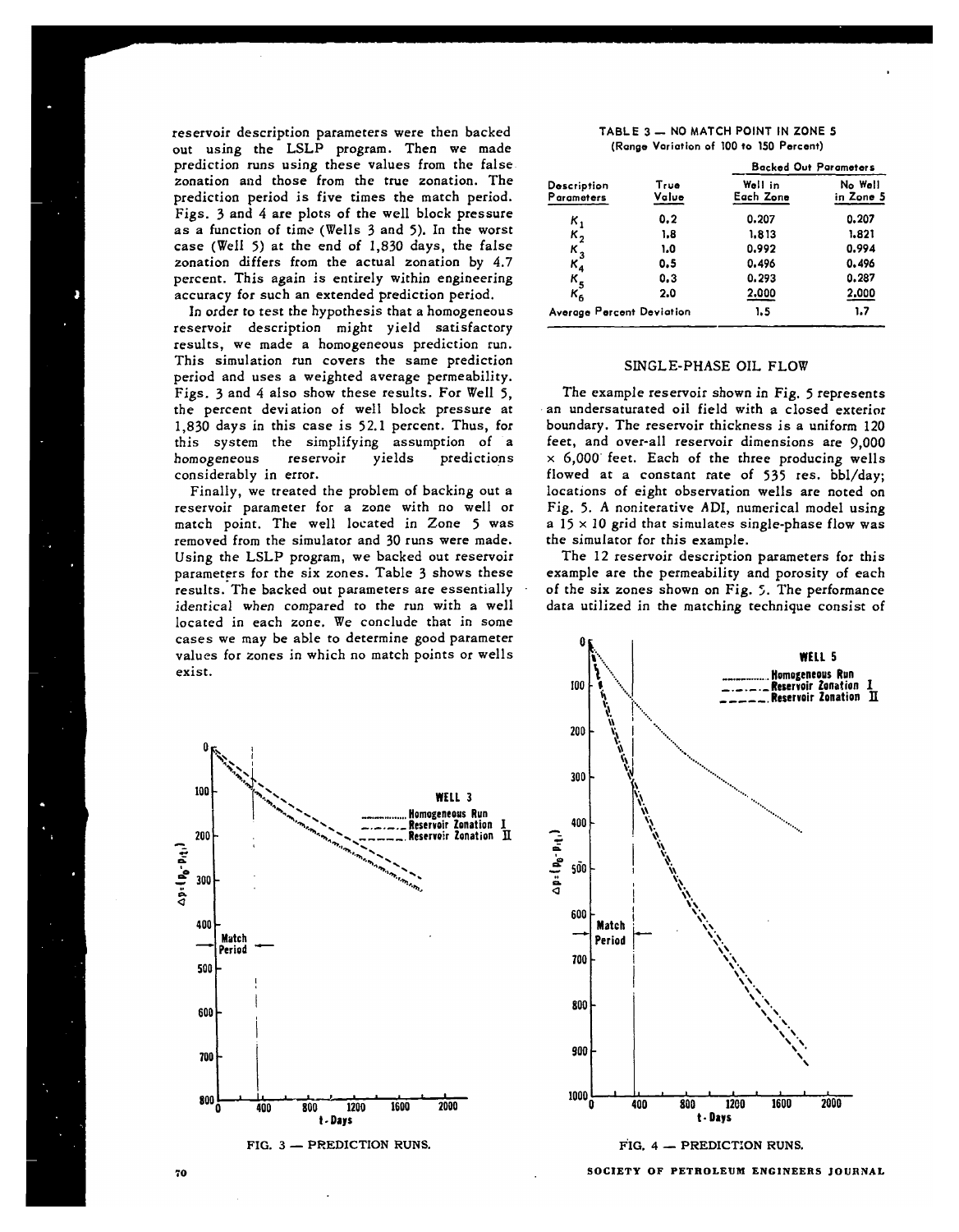the 16 pressures corresponding to the 50-day and 300-day pressure responses at each of the eight observation wells.

For this example reservoir we used the LSLP program to back out the reservoir description from (1) 30 error sets  $(\epsilon_i)$  (i.e., 30 simulator runs) calculated using a 100-percent variation on the permeabilities and a 50-percent variation on the porosities; (2) 20 error sets calculated using the same parameter variations; and (3) 30 error sets using a 200-percent variation on the permeabilities and 50 percent on the porosities. In each case a random number generator determined the true reservoir description within the prescribed range, and one simulator run determined the pressure responses (performance data) at each of the eight observation wells.

Table 4 lists the correct reservoir description and the description backed out using 30 runs and a 100-percent variation on the permeabilities. Table 5 gives calculated pressure responses vs time at observation Wells 3 and 6 throughout the 300-day match period and on through the 860-day prediction period. The first column is correct (data or observed) pressure response; the second is the calculated using the backed out description; the third and fourth columns are calculated responses using a homogeneous reservoir of 20 md and 100 md, respectively. Calculated pressures (using the backed out description) for all eight observation wells were within 1 psi of the observed (correct) pressure responses.

Table 4 also gives the reservoir description determined in the 100-percent variation case by using only 20 of the 30 runs. The average error of 7.6 percent in the description parameters is significantly larger than the 2.06-percent average error in the former case where 30 runs were used. However, Table 6 shows that observation well pressures calculated using the erroneous description are nevertheless within 2 psi of the correct pressures (i.e., pressures calculated using the true reservoir description) throughout the prediction period of 860 days.



FIG. 5 - RESERVOIR DESCRIPTION, SINGLE-PHASE OIL FLOW.

#### **TABLE 4 — RESERVOIR DESCRIPTION PARAMETERS FOR SINGLE-PHASE OIL FLOW — 100 PERCENT VARIATION CASE**

| Description<br>Parameter         | True<br>Value<br>(md) | Backed Out<br>Using 30 Runs | Backed Out<br>Using 20 Runs |
|----------------------------------|-----------------------|-----------------------------|-----------------------------|
| k,                               | 73                    | 69.84                       | 82.78                       |
| $\boldsymbol{\phi}_{\mathbf{1}}$ | 0.1148                | 0.1122                      | 0.1270                      |
| $k_{2}$                          | 174                   | 169.4                       | 194.3                       |
| $\phi_2$                         | 0.2104                | 0.2123                      | 0.2171                      |
| $k_{3}$                          | 16                    | 15.9 1                      | 16.47                       |
| $\phi_3$                         | 0.1145                | 0.1161                      | 0.1171                      |
| $k_{4}$                          | 18.6                  | 18.55                       | 18.36                       |
| $\boldsymbol{\phi}_\textbf{a}$   | 0.1045                | 0.1051                      | 0.1004                      |
| $k_{5}$                          | 33.6                  | 35.87                       | 36.04                       |
| $\phi_{\text{\tiny S}}$          | 0.123                 | 0.1238                      | 0.12                        |
| $k_{6}$                          | 291                   | 300                         | 215.6                       |
| $\phi_6$                         | 0.1864                | 0.1841                      | 0.1746                      |
| Average Error (Percent)          |                       | 2.06                        | 7.6                         |

#### **TABLE 5 — PREDICTED AND CORRECT PRESSURE RESPONSES - CASE OF 1OO-PERCENT PARAMETER VARIATlONj 30 RuNs Well 3 (Zone 2)**

| Time<br>Days | Correct<br>Pressure<br>(psi) | Calculated<br>Using Backed<br>Out Description<br>(psi) | $20$ md<br>(psi) | 100 md<br>(psi) |  |
|--------------|------------------------------|--------------------------------------------------------|------------------|-----------------|--|
| 30           | 10.3                         | 10.2                                                   | 14.0             | 11.5            |  |
| 60           | 17.7                         | 17.6                                                   | 28.5             | 19.3            |  |
| 100          | 27.1                         | 27.0                                                   | 42.7             | 29.1            |  |
| 200          | 49.8                         | 49.6                                                   | 70.9             | 53.0            |  |
| 300          | 72.2                         | 72.0                                                   | 96.5             | 76.4            |  |
| 500          | 117.0                        | 116.6                                                  | 145.7            | 123.1           |  |
| 620          | 143.8                        | 143.3                                                  | 174.5            | 151.2           |  |
| 740          | 170.7                        | 170.1                                                  | 203.2            | 179.2           |  |
| 860          | 197.5                        | 196.8                                                  | 231.7            | 207.2           |  |
|              |                              | Well $6$ (Zone 5)                                      |                  |                 |  |
| 30           | 1.6                          | 1.7                                                    | 0.3              | 3,2             |  |
| 60           | 6,4                          | 6.6                                                    | 2.3              | 9.3             |  |
| 100          | 14.3                         | 14.7                                                   | 7.4              | 18.3            |  |
| 200          | 36. 1                        | 36.6                                                   | 25.5             | 41.2            |  |
| 300          | 58.4                         | 58.8                                                   | 46.6             | 64.5            |  |
| 500          | 103.2                        | 103.5                                                  | 91.3             | 111.1           |  |
| 620          | 130.0                        | 130.2                                                  | 138.6            | 139. 1          |  |
| 740          | 156.9                        | 157.0                                                  | 146. 1           | 167. 1          |  |
| 860          | 183.7                        | 183.7                                                  | 173.8            | 195.2           |  |

| TABLE 6 - PREDICTED AND CORRECT PRESSURE  |
|-------------------------------------------|
| RESPONSES - CASE OF 100-PERCENT PARAMETER |
| VARIATION, 20 RUNS                        |

|                              | Well $4$ (Zone 3)                                                |                              | Well 8 (Zone 6)                                                  |  |
|------------------------------|------------------------------------------------------------------|------------------------------|------------------------------------------------------------------|--|
| Correct<br>Pressure<br>(psi) | Calculated<br>Using<br><b>Backed Out</b><br>Description<br>(psi) | Correct<br>Pressure<br>(psi) | Calculated<br>Using<br><b>Backed Out</b><br>Description<br>(psi) |  |
| $3.6 -$                      | 3.5                                                              | 6.5                          | 6.4                                                              |  |
| 8.7                          | 8.5                                                              | 13.9                         | 13.7                                                             |  |
| 16.2                         | 16.0                                                             | 23.2                         | 23.0                                                             |  |
| 37.0                         | 36.6                                                             | 46.0                         | 45.4                                                             |  |
| 59.0                         | 58.2                                                             | 68.3                         | 67.6                                                             |  |
| 103.4                        | 102.4                                                            | 113.0                        | 112.0                                                            |  |
| 130.2                        | 129.0                                                            | 140.0                        | 138.6                                                            |  |
| 157.0                        | 155.6                                                            | 166.7                        | 165.2                                                            |  |
| 184.0                        | 182.2                                                            | 193.5                        | 191.8                                                            |  |
|                              |                                                                  |                              |                                                                  |  |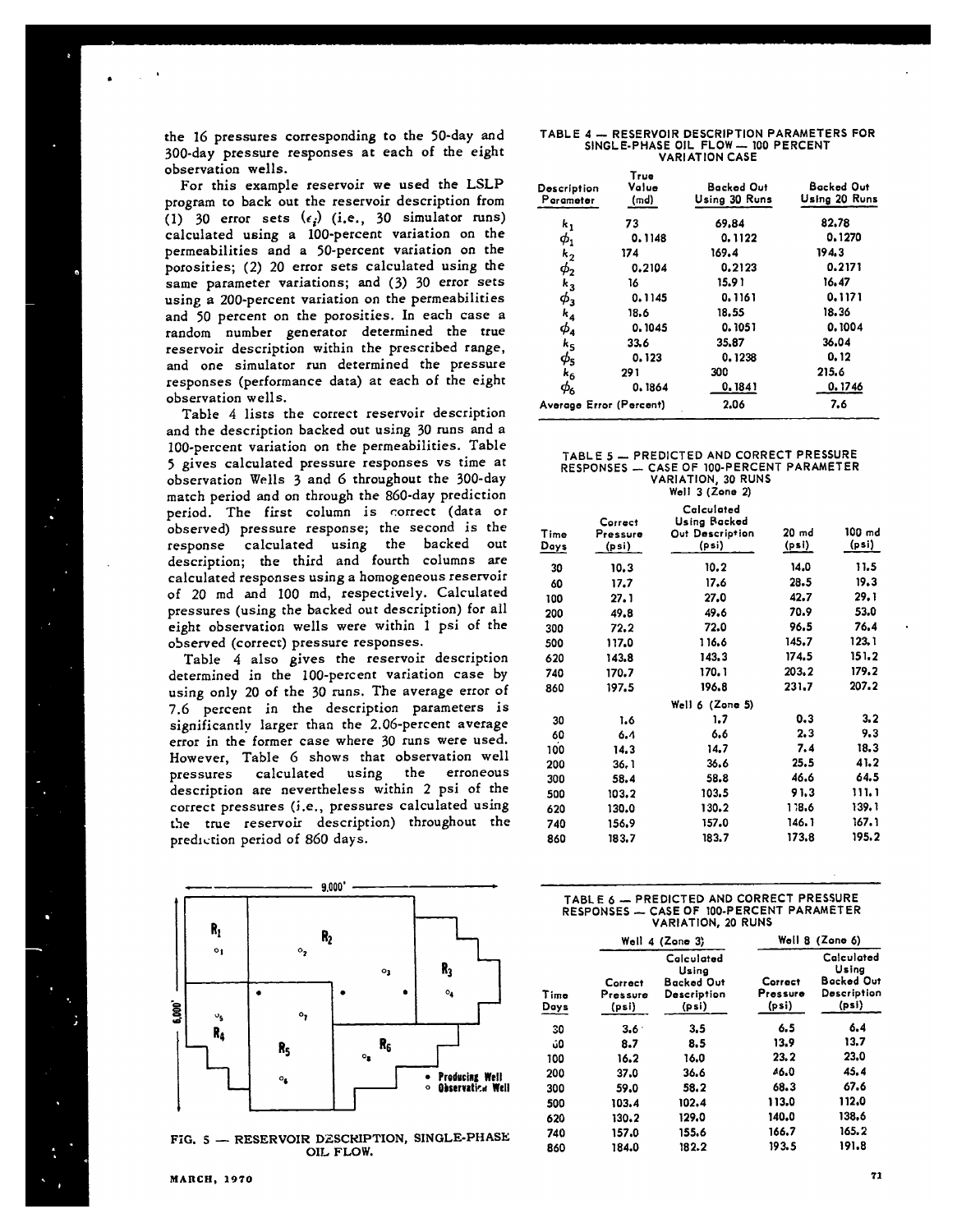Table 7 shows the correct reservoir description, the description backed out using 30 runs and a 200-percent variation on the permeabilities, and the percent error in the latter. The backed out description parameters differ from the true values by as much as 28.6 percent; the average error is 11.9 percent. However, the pressures calculated using this description agree within a few tenths of a psi with the correct pressures throughout the 860-day period, as shown in Table 8, This significantly different descriptions indicates a high degree of correlation between certain of the 12 description parameters, a point discussed below.

## TWO-PHASE (GAS-WATER) CASE

We constructed the reservoir shown in Fig, 6 to test the method on a two-phase flow system. The reservoir dips in the  $x$  and  $y$  directions away from the upper left-hand corner. It contains a water leg and is open to an aquifer on portions of the lower sides. The aquifer is represented in the simulator by a ''pot" aquifer that delivers a fixed number of barrels of water into the peripheral blocks per pound of pressure drop. The reservoir is divided into six permeability zones with Region 1 being designated as a partially sealing fault. Reservoir dimensions are  $8,000 \times 3,200$  ft, with a uniform thickness of 30 ft and a uniform porosity of 10 percent. Initial gas pressure at the Gas-Water Case is 1,200 psia. There are four gas production wells and one observation well. Gas production rates correspond to a 20-year depletion. An iterative two-phase, compressible ADI model<sup>8</sup> performed the simulations using an  $8 \times 8$  areal grid system.

The seven reservoir description parameters,  $(x_i)$ , were defined as multipliers of the base permeability value of 5 md in each of the six regions of the reservoir (including the fault zone) and the base value of the pot aquifer strength of **350,000** B/D/psi in each of the affected blocks. The performance data set,  $(d_i)$ , was defined as gas-phase pressule at the five wells measured at times of I, 170 and 1,970 days. The flow rates of the gas production wells were increased by a factor of 1.1 at 1,170 days.

The example case used a 100-percent variation of the reservoir description parameters about the true values. Thirty simulation runs were performed



FIG. **6 — RESERVOIR SYSTEM, TWO-PHASE CASE,**

to generate the set of errors,  $(\epsilon_i)$ , as a function of the randomly generated **reservoir description** parameter set  $(x_i)$ . These data were then processed by the LSLP program to yield the backed out parameters. Table 9 shows the results for three sample sizes,  $N = 10$ , 20 and 30.

Simulation runs of 3,770 days were made using the reservoir description parameter multipliers from the true case, the 30 sample- 100 percent variation case and a homogeneous case. Comparative results of pressure drop from initial pressure for these runs are shown in Table 10.

| TABLE 7 — RESERVOIR DESCRIPTION PARAMETERS FOR |
|------------------------------------------------|
| SINGLE-PHASE OIL FLOW - CASE OF 200-PERCENT    |
| PARAMETER VARIATION, 30 RUNS                   |
|                                                |

| Description<br>Parameter | True Value<br>(md) | Backed Out<br>Value | Percent<br>Error  |  |
|--------------------------|--------------------|---------------------|-------------------|--|
| $k_{1}$                  | 78                 | 55.67               | $-28.6$           |  |
| $\phi_1$                 | 0.1348             | 0.1073              | $-20.4$           |  |
| $k_{2}$                  | 174                | 168.5               | $-3.2$            |  |
| φ2                       | 0.1996             | 0.2027              | $+ 1.55$          |  |
| k <sub>3</sub>           | 26.2               | 30                  | $+14.5$           |  |
| $\phi_3$                 | 0.1055             | 0.1179              | $+11.8$           |  |
| k4                       | 58.4               | 54.57               | - 6.5             |  |
| ф4                       | 0.1030             | 0.1044              | 1.36<br>$\ddot{}$ |  |
| ks                       | 81.6               | 95.89               | $+17.5$           |  |
| $\phi_{5}$               | 0.1614             | 0.1756              | 8.8<br>$+$        |  |
| k <sub>6</sub>           | 164.4              | 134.4               | - 18.0            |  |
| $\phi_\mathrm{6}$        | 0.2074             | 0.1854              | $-10.6$           |  |
|                          |                    | Average (Percent)   | 11.9              |  |

| TA ILE 8 $-$ PREDICTED AND CORRECT PRESSURES $-$ |  |  |
|--------------------------------------------------|--|--|
| CASE OF 200-PERCENT PARAMETER VARIATION, 30 RUNS |  |  |

|              |                              | Well 1 (Zone 1)                                           |                              | Well 5 (Zone 4)                                           |  |  |
|--------------|------------------------------|-----------------------------------------------------------|------------------------------|-----------------------------------------------------------|--|--|
| Time<br>Days | Correct<br>Pressure<br>(psi) | Calculated<br>Using<br>Backed Out<br>Description<br>(psi) | Correct<br>Pressure<br>(psi) | Calculated<br>Usina<br>Backed Out<br>Description<br>(psi) |  |  |
| 30           | 4.2                          | 4.2                                                       | 5.7                          | 5.6                                                       |  |  |
| 60           | 10.2                         | 10.1                                                      | 11.7                         | 11.5                                                      |  |  |
| 00:          | 18.6                         | 18.6                                                      | 19.9                         | 19.8                                                      |  |  |
| 200          | 40.0                         | 39.9                                                      | 41.1                         | 41.0                                                      |  |  |
| 300          | 61.3                         | 61.2                                                      | 62.5                         | 62.3                                                      |  |  |
| 500          | 104.1                        | 103.9                                                     | 105.2                        | 105.0                                                     |  |  |
| 620          | 129.7                        | 129.5                                                     | 130.8                        | 130.6                                                     |  |  |
| 740          | 155.3                        | 155.1                                                     | 156.4                        | 156.2                                                     |  |  |
| 860          | 180.9                        | 180.7                                                     | 182.1                        | 181.8                                                     |  |  |

## **TABLE 9- VARIED SAMPLE SIZE, TWO. PHASE CACE — 100. PERCENT VARIATION**

| Description               | True<br>Value | <b>Backed Out Parameters</b> |          |          |  |
|---------------------------|---------------|------------------------------|----------|----------|--|
| Parameter                 |               | $N = 30$                     | $N = 20$ | $N = 10$ |  |
| Aquifer                   | 1.0           | 0.7552                       | 0.8266   | 0.8178   |  |
| $k_1$ (fault)             | 0.05          | 0.0499                       | 0.0507   | 0.0484   |  |
| k <sub>2</sub>            | 1.3           | 1.269                        | 1.26     | 1.299    |  |
| k,                        | 0.8           | 0.7944                       | 0.7903   | 0.8033   |  |
| k4                        | 2.0           | 1.964                        | 1.960    | 1,997    |  |
| $k_{S}$                   | 1.0           | 0.9926                       | 0.9934   | 0.9975   |  |
| k <sub>6</sub>            | 1.8           | 1.746                        | 1,760    | 1.729    |  |
| Average percent deviation |               | 1.47                         | 1.75     | 1.34     |  |

**excluding aquifer**

—..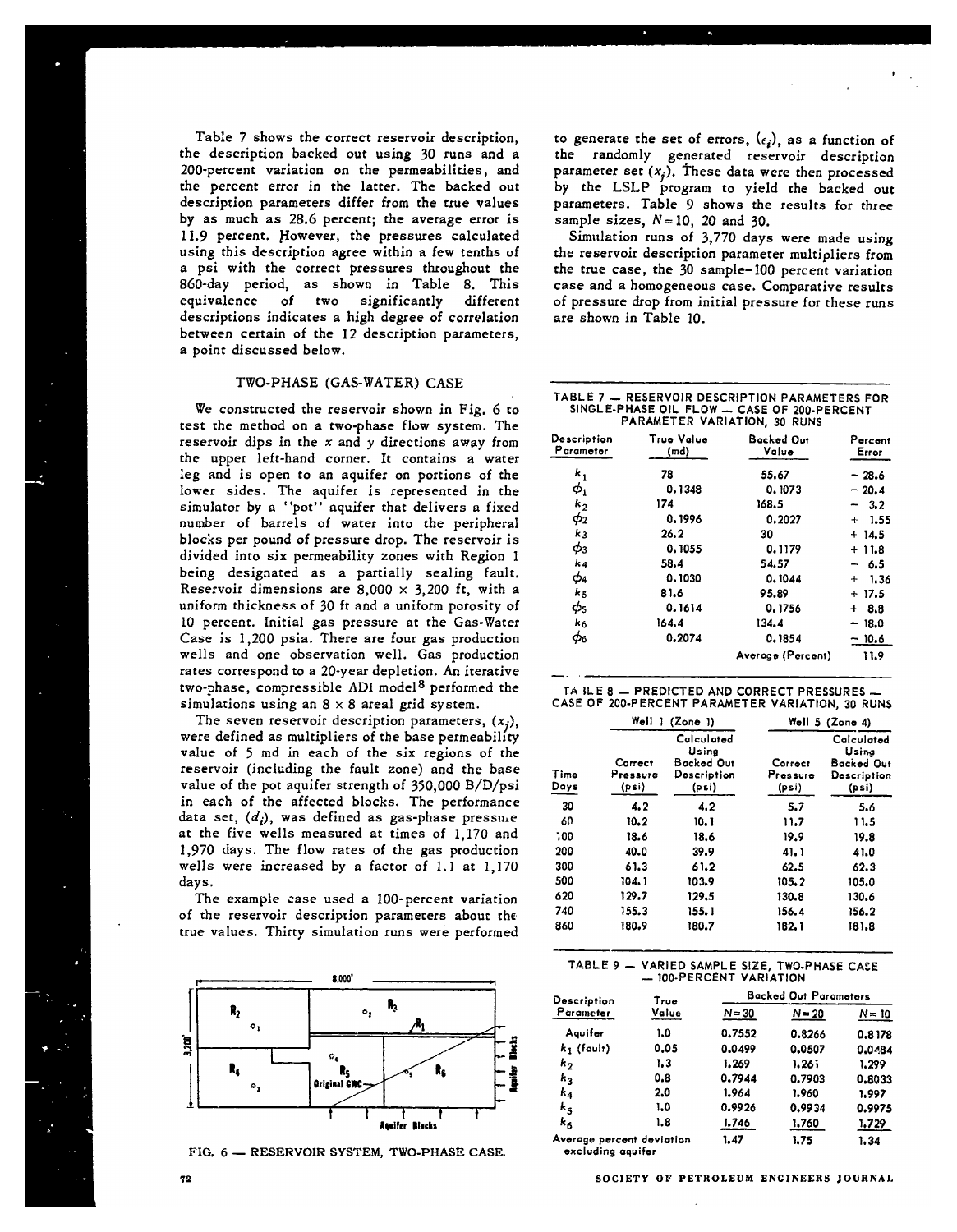## DISCUSSION

The reservoir description parameters  $(x_i)$  may be functional groups as well as individual propertie For example,  $x_1$  might be  $e^{-\kappa}$  or  $1/k_1$  or simply  $k_1$ , where  $k_1$  is permeability of Zone 1. The parameters  $(x_j)$  may also be composites of individual reservoir properties, such as  $x_1 = k_1/\phi_1$ . Ideally **we** select that functional group that contributes most to linearity of the  $\epsilon_i(x_1, x_2, \ldots, x_j)$  surface. In the examples above we tried  $e^{-\kappa}$ ,  $1/k$ ,  $1/k^2$  and *k.* However, the *Er'* solution to the diffusivity equation gives, for sufficiently large time, pressure response as  $q\mu/kb$  times a function of time. This suggests the use of *I/k* and in all cases the best results followed from use of *l/k.* In the Single-Phase Oil-Flow Case we used porosity parameters as  $\phi$  and  $1/\phi$ , with the former giving much better results.

Our limited experience to date in applying this method to actual field problems shows that the backed out description  $(x_j)$  usually contains several parameters at their upper or lower limits. In these cases a second "pass" or application of the method may be pe:formed with shifted limits on those parameters. Repeated passes may be made with the method until all parameters lie within their specified ranges. One field case showed that the match of field performance continued to improve as certain parameters increased or decreased well beyond reasonable values. We prefer to use one pass with parameter limits representing a reasonable range and accept resulting extremal parameter values.

The N simulator runs and the subsequent linear programming calculation constitute the computing requirements of the proposed LSLP method. A number of runs N equal to or even less than twice the number of reservoir parameters gave acceptable results in the example problems treated above. Note that, if the surfaces  $\epsilon_i$  were truly linear then, we would require exactly  $J+1$  simulator runs to determine the surface  $\epsilon_i = \sum_{i=1}^{J} a_{ij} x_i$ , where *J* is the

$$
x_j
$$
, where  $j$  is

 $\mathfrak{j}=\mathbb{C}$ number of parameters. The computing time for these N simulator runs generally appreciably exceeds the time required by the linear programming calculation. For example, the set of  $N = 30$  runs in the Single-Phase Gas.Flow case required 300 seconds **of** Burroughs 5500 time and the LSLP calculation used less than IO seconds. Each of the 30 runs of the Single-Phase Oil- Flow type required 3 seconds of UNIVAC 1108 time for a total of 90 seconds. The least squares-linear programming calculation required 13 seconds.

Jahns2 reported that his regression technique 'required 2J simulator runs for each iteration; generally, 5 iterations were required or performed. This is a total of 10J simulator runs. In addition, the method involved several steps. A reported application involved nine parameters  $(J=9)$  and required 200 simulator runs, which corresponds *to* about  $N = 22J$ . A liberal estimate of required simulator runs for the LSLP method is 6], assuming 2] runs per pass and 3 passes. In most cases, considerably fewer runs should be required.

A simple definition of "correlation" is the ability of an error **in** one description variable (say,  $\phi_4$ ) to compensate for an error in another (say,  $k_4$ ). Thus equally good matches of field performance data may be achieved by any values (within some limits) of  $k_4$  and  $\phi_4$  provided only that (say) their ratio  $k_4/\phi_4$  have some unique value. We are currently incorporating in our method the calculation of correlation coefficients, as discussed by Jahns<sup>2</sup> in order to automatically detect this correlation. A partially satisfactory remedy for correlation is the fixing of one of the parameters (say,  $\phi_4$ ) and determination of the other.

The Single-Phase Oil-Flow case offers a significant degree of correlation between the permeability and porosity parameters. A semisteady-state flow regime existed during a significant portion of the 300-day match period. In this flow regime the ratio  $k/\phi$  for each region plays a predominant role in the pressure distribution, especially for cases where the permeability level is sufficiently high that the pressure distribution in the field is relatively flat. Tables 7 and 8 indicate the presence of this correlation, The two descriptions in Table 7 are significantly different, but generally obey the rule that a higher permeability in a region is accompanied by a higher porosity. Conversely, a lower permeability is accompanied by a lower porosity. As shown in Table 8, the two different reservoir descriptions give equally good matches of reservoir performance.

The Single-Phase Gas-Flow cases offered little or no correlation. In this case we found unique descriptions backed using large ranges of uncertainty and few runs.

# CONCLUSIONS

1. A new method has been presented for

|                |                       | TABLE 10 - TWO-PHASE CASE - PERFORMANCE<br>COMPARISON - PRESSURE DROP AT WELLS<br>$t = 1.970$ Days |                      |
|----------------|-----------------------|----------------------------------------------------------------------------------------------------|----------------------|
| Well<br>Number | Truo<br>Case<br>(psi) | 100 Percent<br>$N = 30$<br>(psi)                                                                   | Homogeneous<br>(psi) |
| 1              | 393.4                 | 394.4                                                                                              | 379.4                |
| 2              | 376.4                 | 377.0                                                                                              | 335.9                |
| 3              | 390.9                 | 391.8                                                                                              | 390.6                |
| 4              | 348.8                 | 349.0                                                                                              | 338.9                |
| 5              | 86.9                  | 89.2                                                                                               | 99.6                 |
|                |                       | $t = 3.770$ Days                                                                                   |                      |
| 1              | 828.8                 | 825.5                                                                                              | 796.9                |
| 2              | 773.1                 | 773.8                                                                                              | 762.4                |
| 3              | 830.6                 | 832.4                                                                                              | 831.3                |
| 4              | 815.4                 | 815.0                                                                                              | 786.8                |
| 5              | 86.9                  | 87.7                                                                                               | 104.7                |
|                |                       | (pressure drop) $i, t = 1,200 - \rho_{i_1,t_1}$ , $i = 1, 2, $ Number of wells,                    |                      |

**t= time**

**Homogeneous (~) = 1.2 (pot oquifar), 0.1 (fault), - 1.4 (all other regions)**